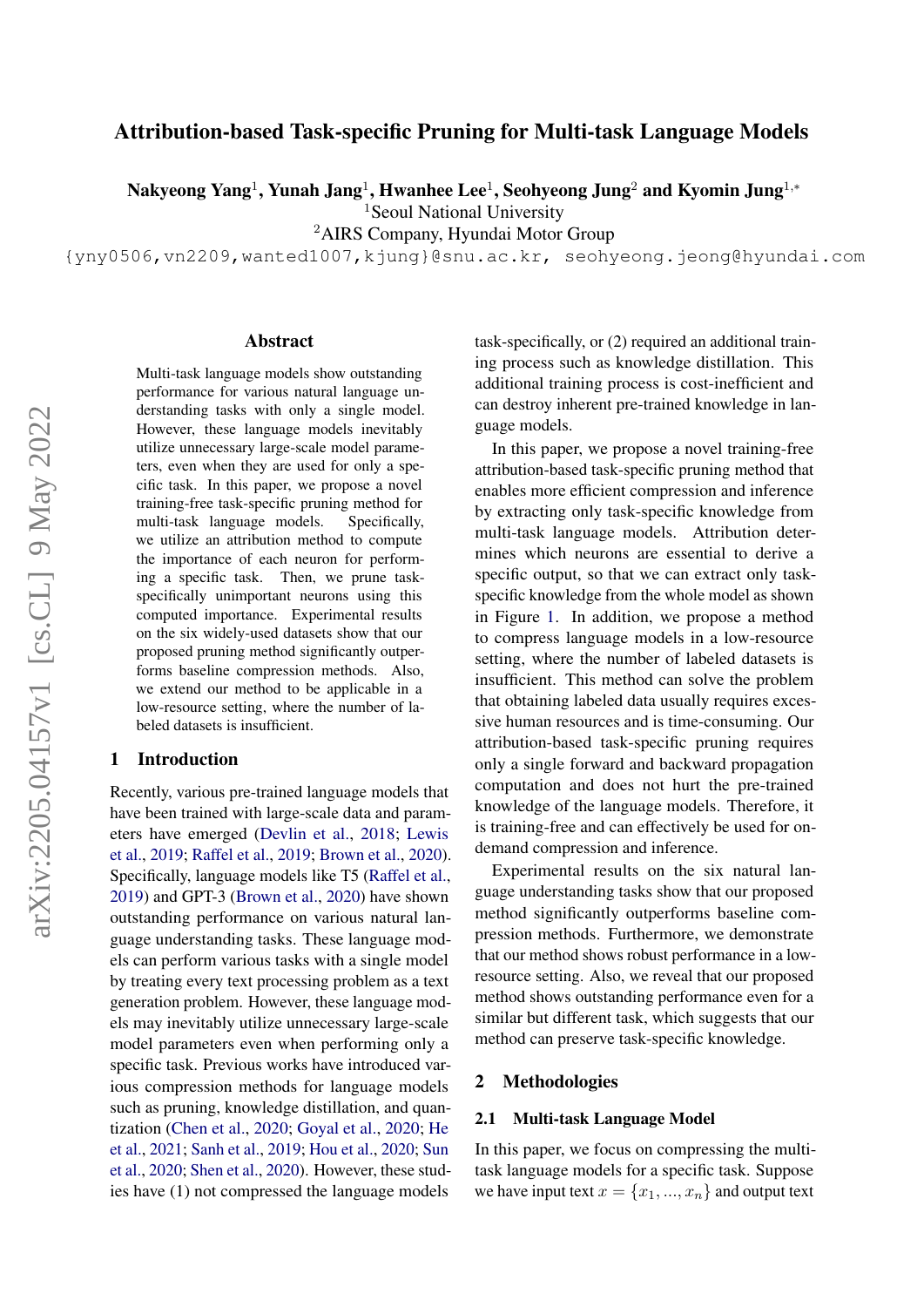<span id="page-1-0"></span>

Figure 1: Task-specific Pruning for Multi-task Language Models. We prune task-specifically unimportant neurons on-demand and perform a task with only task-specific parameters.

 $y = \{y_1, ..., y_m\}$  mapped as  $(x, y) \in \mathcal{D}$ , where each text corresponds to a corpus of tokens, and an input text contains a prefix task description. We can represent a standard conditional language modeling objective to maximize the following likelihood:

$$
\mathcal{L}(x,y) = \sum_{i} log \mathcal{P}(y_i|x, y_1, ..., y_{i-1}; \Theta)
$$
 (1)

where the conditional probability  $P$  is modeled using a neural network with parameters Θ.

#### 2.2 Attribution Method

We utilize an attribution method [\(Shrikumar et al.,](#page-4-11) [2016\)](#page-4-11) to extract the importance for representation from the pre-trained language models. Attribution methods are used to compute the importance of each feature *(i.g., pixel, token)* for performing a specific task [\(Baehrens et al.,](#page-4-12) [2010;](#page-4-12) [Springenberg](#page-4-13) [et al.,](#page-4-13) [2014;](#page-4-13) [Shrikumar et al.,](#page-4-11) [2016\)](#page-4-11). Formally, suppose we have a function  $P : \mathbb{R}^d \to [0,1]^m$ that represents deep neural networks for multi-class classification. In detail, the contribution of the  $i$ -th feature in x to the prediction of c-th class using  $P$ is defined as follows:

$$
A_i^{(x,c)}(x) = x_i \odot \frac{\partial \mathcal{P}(c|x)}{\partial x_i}
$$
 (2)

where  $\partial \mathcal{P}(c|x)/\partial x_i$  is the gradient of  $\mathcal{P}(c|x)$ along with the  $i$ -th feature, and  $\odot$  means Hadamard product operation.

#### 2.3 Task-specific Compression

Applying Pruning for Transformer variants Deep neural networks can be compressed by pruning unimportant  $i$ -th neurons of the representation  $h$  [\(Han et al.,](#page-4-14) [2015a](#page-4-14)[,b\)](#page-4-15). Specifically, transformer [\(Vaswani et al.,](#page-4-16) [2017\)](#page-4-16) variants can be compressed by pruning the Q, K, V matrix of multi-head attention and the weight matrix of feed forward network for each transformer block. Our work focuses on leveraging the T5, a transformer variant, and uses the structured pruning method to compress the T5 model.

Deriving Attribution for Language Models Language models generate text outputs by iteratively selecting a word piece from the vocabulary. Therefore, it is the same as the classification problem dealt with in attribution methods, and we can apply attribution methods to compute the importance of features for language models. However, the purpose of this study is to derive the importance of each neuron  $h_i$  of the layer representation  $h \in \mathbb{R}^d$ , rather than deriving the importance for the input feature  $x_i$ . Therefore, the attribution formula is changed to compute a neuron attribution  $A_i^{(x,y_j)} \in \mathbb{R}$  as follows:

$$
A_i^{(x,y_j)}(h) = h_i \odot \frac{\partial \mathcal{P}(y_j | x, y_{1:j-1})}{\partial h_i} \tag{3}
$$

If the target output text consists of multiple word pieces rather than a single word piece, language models must derive the multiple word piece output distributions. Therefore, we can change the attribution formula to handle multiple word piece outputs as follows:

$$
A_i^{(x,y)}(h) = h_i \odot \sum_{j=1}^{|y|} \frac{\partial \mathcal{P}(y_j | x, y_{1:j-1})}{\partial h_i} \tag{4}
$$

Since  $A_i^{(x,y)}$  $i^{(x,y)}$  is attribution for one sample data x, the final neuron attribution is obtained by summing attributions for multiple sample data as shown in the following formula:

$$
A_i^{(\mathcal{D})}(h) = \sum_{(x,y)\in\mathcal{D}} A_i^{(x,y)}(h)
$$
 (5)

where  $D$  means the entire task-specific dataset.

Attribution-based Layer Compression Neuron attribution  $A_i^{(\mathcal{D})}$  $i^{(D)}$  is used as the importance for each neuron of a specific layer. The importance is sorted in order of magnitude, and the model is compressed by pruning neurons with low importance. The layer compression process can be defined as follows:

$$
argsort_i(A) = |\{j | (A_i < A_j) \cup (A_i = A_j, j < i)\}|
$$
\nwhere

\n
$$
i, j \in \{1, \ldots, k\}
$$
\n(6)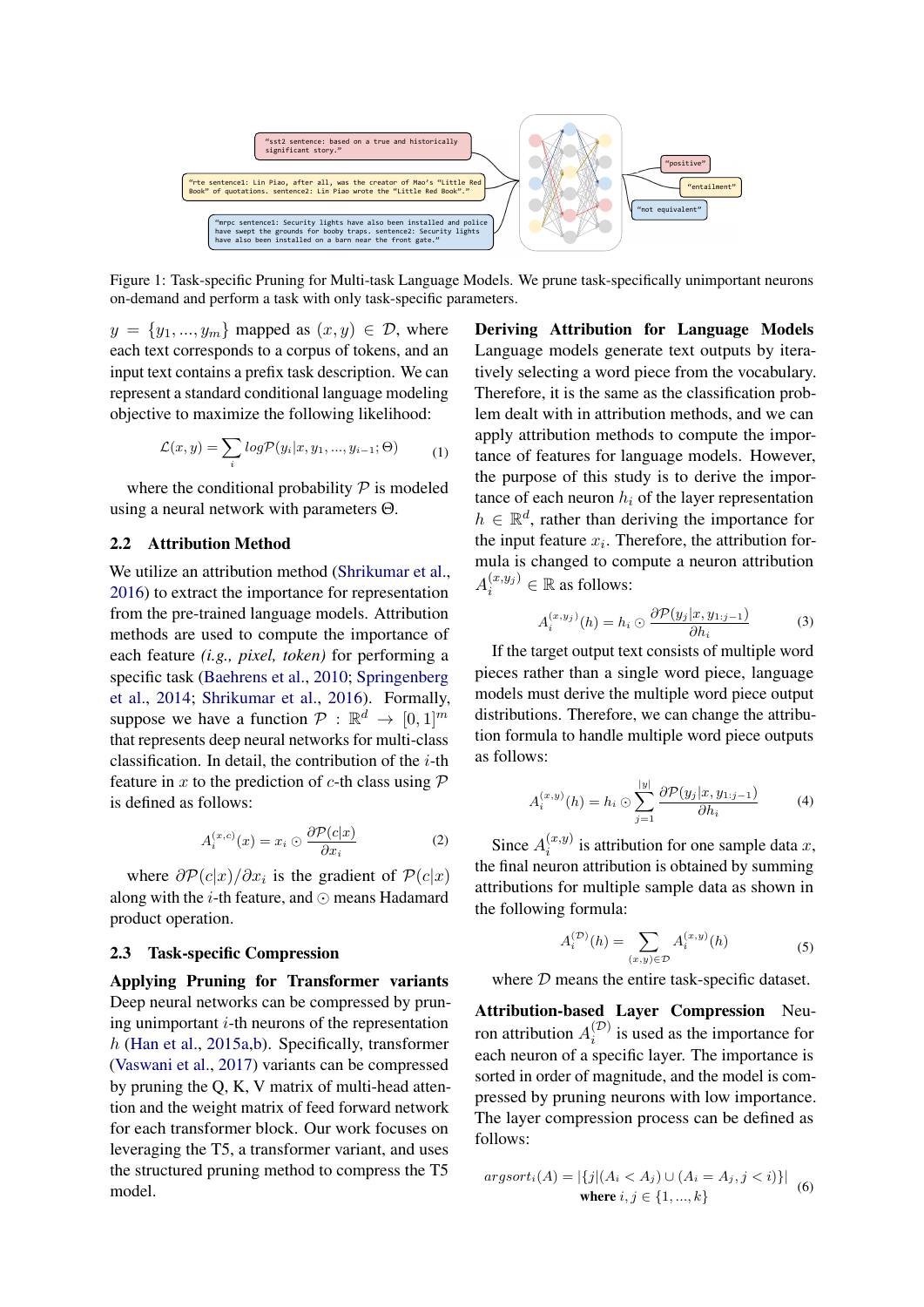<span id="page-2-1"></span>

Figure 2: The Performance Results for Compression Methods. *"Attr"* is *"attribution-based (ours)"*, *"Activ"* is *"activation-based"*, *"Random"* is *"random selection"*, and *"RandAttr"* is *"random attribution-based"*. X and Y axes correspond to the pruning rate and accuracy, respectively.

$$
\mathcal{M} = \{i|argsort_i(A) \ge \lfloor k * p \rfloor\}
$$
  
where  $i \in \{1, ..., k\}$  (7)

$$
U = (W_{ij})_{\substack{1 \le i \le d \\ j \in \mathcal{M}}} \tag{8}
$$

where  $A^{(D)}(h)$  is expressed as A for notational convenience. The formula above focuses on compressing  $W \in \mathbb{R}^{d \times k}$ , a linear matrix multiplication operation parameter. If the bias term  $b \in \mathbb{R}^k$  is added to the operation for affine transformation, the bias term can also be compressed by performing the  $v = (b_i)_{i \in \mathcal{M}}$  operation similarly. The compressed parameters are used to compute the new representation by performing the transformation operation  $U^{\top}h$  or  $U^{\top}h + v$ .

## 2.4 Deriving Attribution on Unsupervised setting

Obtaining labeled data usually requires excessive human resources and is time-consuming. Therefore, we propose an additional method to derive attributions in an unsupervised setting to mitigate this problem. If the label for the dataset is given, we can compute attribution by simply summing the gradients values for the word piece set composing the label. However, when no label is given, the word piece set is ambiguous. Therefore, taskspecific importance can be computed by summing the absolute values of attributions for multiple candidate labels as follows:

$$
A_i^{(x,\mathcal{Y})}(h) = \sum_{y \in \mathcal{Y}} |h_i \odot \sum_{j=1}^{|y|} \frac{\partial \mathcal{P}(y_j | x, y_{1:j-1})}{\partial h_i}| \qquad (9)
$$

where  $Y$  is the candidate label set. When attribution is computed as above formula, definite

label information cannot be utilized. However, it is helpful for a low-resource environment.

## 3 Experiments

### 3.1 Experimental Setup

Datasets We conduct experiments on six downstream tasks [\(Wang et al.,](#page-4-17) [2018,](#page-4-17) [2019\)](#page-4-18). Specifically, we utilize SST-2 (sentiment analysis); MRPC (semantic textual similarity); BoolQ (question answering); and QNLI, CB, RTE (natural language inference).

Model We select pre-trained *t5-base*[\\*](#page-2-0) as a backbone for the following experiments. The T5-base model used in our experiments is fine-tuned by multi-task learning using the six datasets mentioned above.

### 3.2 Task-specific Compression Efficiency

In this section, we prove the effectiveness of our attribution-based compression by comparing the performance with other compression methods. We collect pruned models using various compression methods and evaluate the model's performance on testset for all six datasets. We selected three compression methods: (1) *activation-based*, (2) *random selection*, (3) *random attribution-based*, as baseline pruning methods. *"Activation-based"* derives the importance of each neuron by using the absolute value of the forward propagation value of each neuron. *"Random selection"* randomly selects which neuron to prune. *"Random attributionbased"* randomly selects word pieces which are not

<span id="page-2-0"></span><sup>\*</sup>https://huggingface.co/t5-base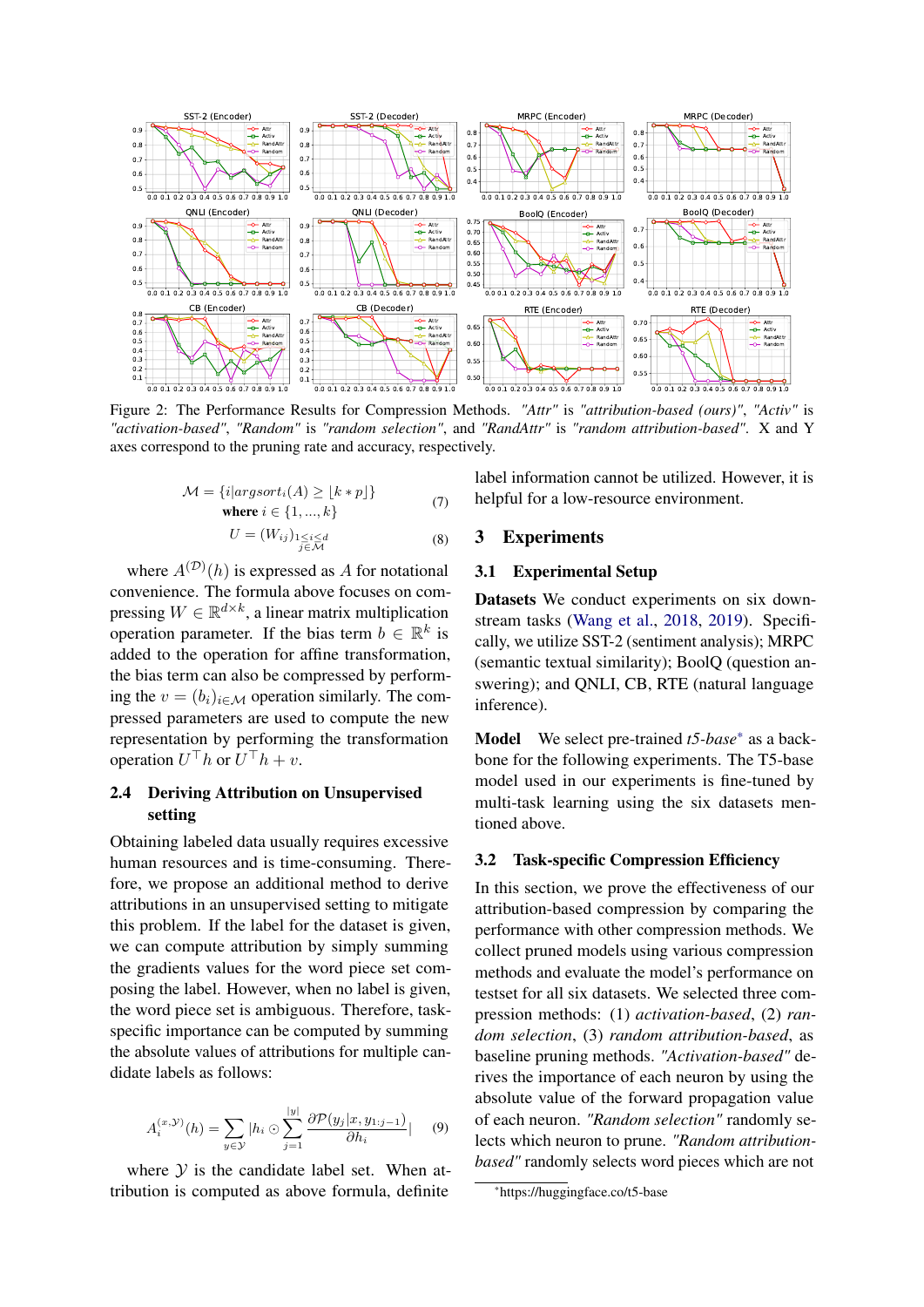label, and use them to compute attribution. Figure [2](#page-2-1) shows the experimental results for four compression methods, including our proposed method. For each dataset, we separately compressed encoder and decoder on varying pruning rates. Experimental results show that our method outperforms other compression methods in most cases. Specifically, there is almost no performance difference between the *"random selection"* and widely used *"activation-based"* [\(Han et al.,](#page-4-15) [2015b;](#page-4-15) [Hu et al.,](#page-4-19) [2016;](#page-4-19) [Li et al.,](#page-4-20) [2016\)](#page-4-20). This results suggest that the *"activation-based"* does not utilize task-specific knowledge.

### 3.3 Unsupervised Setting

We suggest an additional method to compute attributions using an unlabeled text dataset in chapter 2.4. We present the pruning results by computing attributions for an unsupervised setting in Figure [3.](#page-3-0)

<span id="page-3-0"></span>

Figure 3: Unsupervised Setting Experiments.

Results of encoder compression with the unsupervised setting for both SST-2 and QNLI datasets show comparable scores to that of labeled data. For decoder compression, the performance of SST-2 decreases slightly, but the performance of QNLI rather increases. The experimental result on SST-2 reveals that the compression in an unsupervised setting shows robust performance maintenance. In the QNLI result, we observe that computing attributions using information from all output candidates enhances the model's performance.

### 3.4 Low-resource Setting

In this section, we demonstrate the results for compressing language models based on the attribution computed from only subset of the whole dataset. Figure [4](#page-3-1) represents the pruning results with only small data samples.

<span id="page-3-1"></span>

Figure 4: Low-resource Setting Experiments.

For SST-2 dataset, we find that compression using only 0.01% of the labeled training dataset yields comparable performance to the results of using the entire training dataset. Here, 0.01% of the total number of data corresponds to only 7 data samples. This result suggests that most of the task-specific information is derived from the restriction of the output distribution for output candidates.

### 3.5 Pruning with Similar and Dissimilar Tasks

In this section, we validate the effect of the taskspecific compression for a similar task. Specifically, we compress language models using similar and dissimilar datasets, and then compare the performance preservation for the original dataset. We compress the T5 model using the attribution computed with SST-2 and RTE, respectively. And then, we evaluate the compressed model with the QNLI dataset. QNLI and RTE are similar tasks since both are natural language inference datasets, and SST-2 is a dissimilar task built for sentiment analysis. Figure [5](#page-3-2) shows the evaluation results of the compressed model for similar and dissimilar datasets.

<span id="page-3-2"></span>

Figure 5: Pruning with Similar and Dissimilar Tasks.

Experimental results reveal that our proposed method shows robust performance maintenance for the similar task. Surprisingly for the case of decoder compression, it shows even better performance maintenance in the similar task than the original task.

## 4 Conclusion

This paper proposes an attribution-based taskspecific compression method for multi-task language models. We demonstrate that our method outperforms the other compression methods on the widely used datasets. We further propose a method for computing attributions in a low-resource setting. In addition, we examine that our task-specific compression method shows outstanding performance even for a similar task. Our compression method does not update the pre-trained parameters of the language models, which enables efficient on-demand compression and inference.